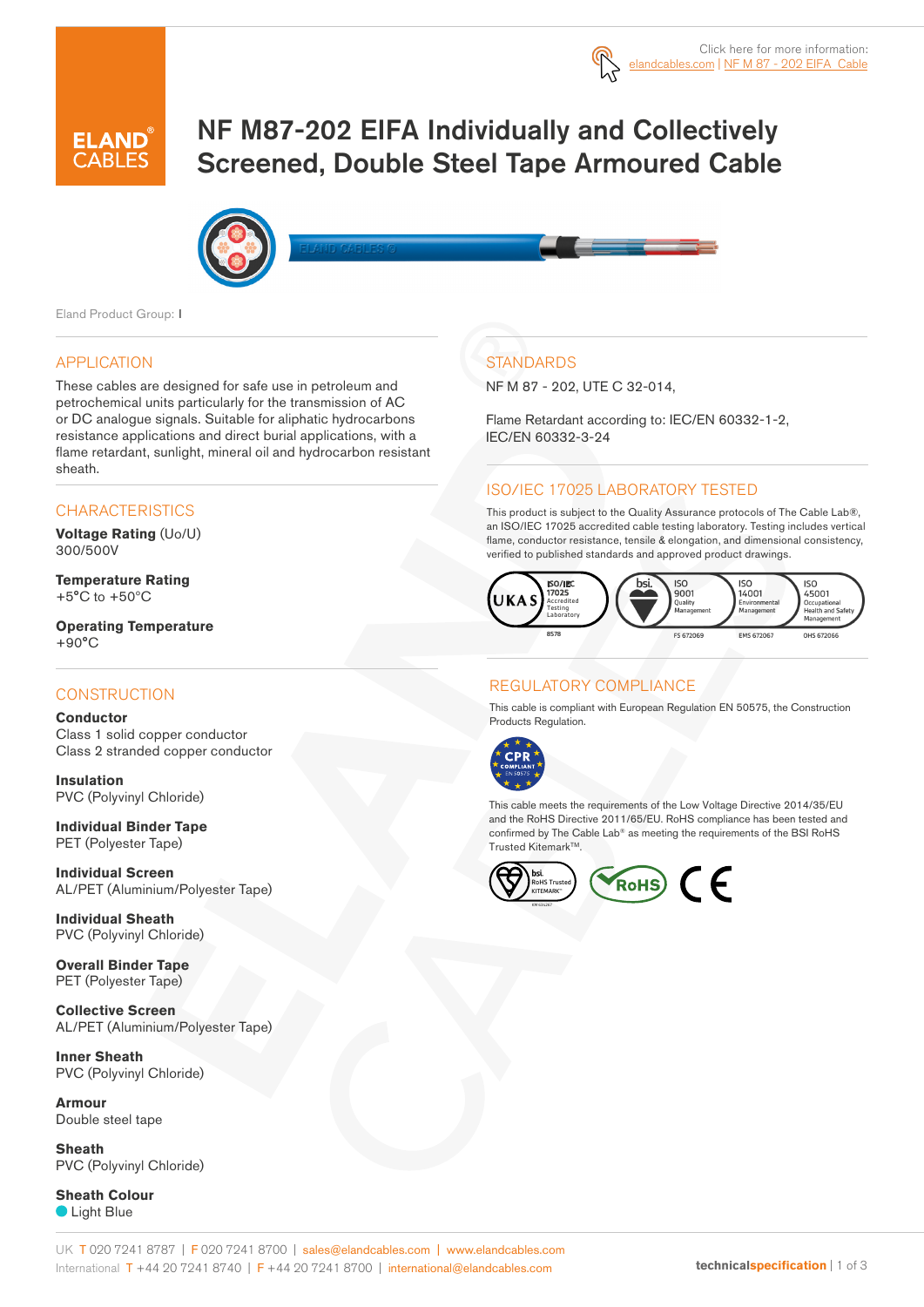

## DIMENSIONS

| ELAND PART NO.      | NO. OF<br>PAIRS/TRIPLE | NOMINAL CROSS SECTIONAL AREA<br>mm <sup>2</sup> | NOMINAL OVERALL DIAMETER<br>mm |
|---------------------|------------------------|-------------------------------------------------|--------------------------------|
| <b>IEIFA010005</b>  | 1P                     | 0.5                                             | 9.3                            |
| <b>IEIFA010088</b>  | 1P                     | 0.88                                            | 10.6                           |
| <b>IEIFA01015</b>   | 1P                     | 1.5                                             | 11.5                           |
| IEIFA01T0005        | 1T                     | 0.5                                             | 9.5                            |
| IEIFA01T0088        | 1T                     | 0.88                                            | 10.9                           |
| IEIFA01T015         | 1T                     | 1.5                                             | 11.9                           |
| IEIFA020005         | 2P(Q)                  | 0.5                                             | 9.9                            |
| <b>IEIFA020088</b>  | 2P(Q)                  | 0.88                                            | 11.5                           |
| <b>IEIFA02015</b>   | 2P(Q)                  | 1.5                                             | 12.6                           |
| IEIFA02T0005        | 2T                     | 0.5                                             | 14.1                           |
| IEIFA02T0088        | 2T                     | 0.88                                            | 17.7                           |
| IEIFA02T015         | 2T                     | 1.5                                             | 19.7                           |
| <b>IEIFA030005</b>  | $3\mathsf{P}$          | 0.5                                             | 14.3                           |
| <b>IEIFA030088</b>  | $3\mathsf{P}$          | 0.88                                            | 17.9                           |
| <b>IEIFA03015</b>   | 3P                     | 1.5                                             | 19.8                           |
| IEIFA03T0005        | 3T                     | 0.5                                             | 14.8                           |
| IEIFA03T0088        | 3T                     | 0.88                                            | 18.6                           |
| IEIFA03T015         | 3T                     | 1.5                                             | 20.7                           |
| <b>IEIFA070005</b>  | 7P                     | 0.5                                             | 18.8                           |
| <b>IEIFA070088</b>  | 7P                     | 0.88                                            | 23.1                           |
| IEIFA07015          | 7P                     | 1.5                                             | 25.8                           |
| IEIFA07T0005        | 7T                     | 0.5                                             | 19.5                           |
| IEIFA07T0088        | 7T                     | 0.88                                            | 24.1                           |
| IEIFA07T015         | 7T                     | 1.5                                             | 27.4                           |
| IEIFA120005         | 12P                    | 0.5                                             | 24.2                           |
| <b>IEIFA120088</b>  | 12P                    | 0.88                                            | 30.4                           |
| <b>IEIFA12015</b>   | 12P                    | 1.5                                             | 34.2                           |
| IEIFA12T0005        | 12T                    | 0.5                                             | 25.2                           |
| IEIFA12T0088        | 12T                    | 0.88                                            | 31.8                           |
| IEIFA12T015         | 12T                    | 1.5                                             | 35.9                           |
| IEIFA190005         | <b>19P</b>             | 0.5                                             | 28.3                           |
| <b>IEIFA190088</b>  | 19P                    | 0.88                                            | 35.2                           |
| <b>IEIFA19015</b>   | <b>19P</b>             | 1.5                                             | 39.7                           |
| <b>IEIFA19T0005</b> | <b>19T</b>             | 0.5                                             | 29.9                           |
| IEIFA19T0088        | <b>19T</b>             | 0.88                                            | 36.9                           |
| IEIFA19T015         | <b>19T</b>             | 1.5                                             | 41.7                           |
| IEIFA270005         | 27P                    | 0.5                                             | 33.7                           |
| <b>IEIFA270088</b>  | 27P                    | 0.88                                            | 41.7                           |
| <b>IEIFA27015</b>   | 27P                    | 1.5                                             | 47.3                           |
| IEIFA27T0005        | <b>27T</b>             | 0.5                                             | 35.2                           |
| IEIFA27T0088        | 27T                    | 0.88                                            | 43.8                           |
| IEIFA27T015         | <b>27T</b>             | 1.5                                             | 49.8                           |

P = Pairs

 $Q = Quad$ 

 $T =$ Triple